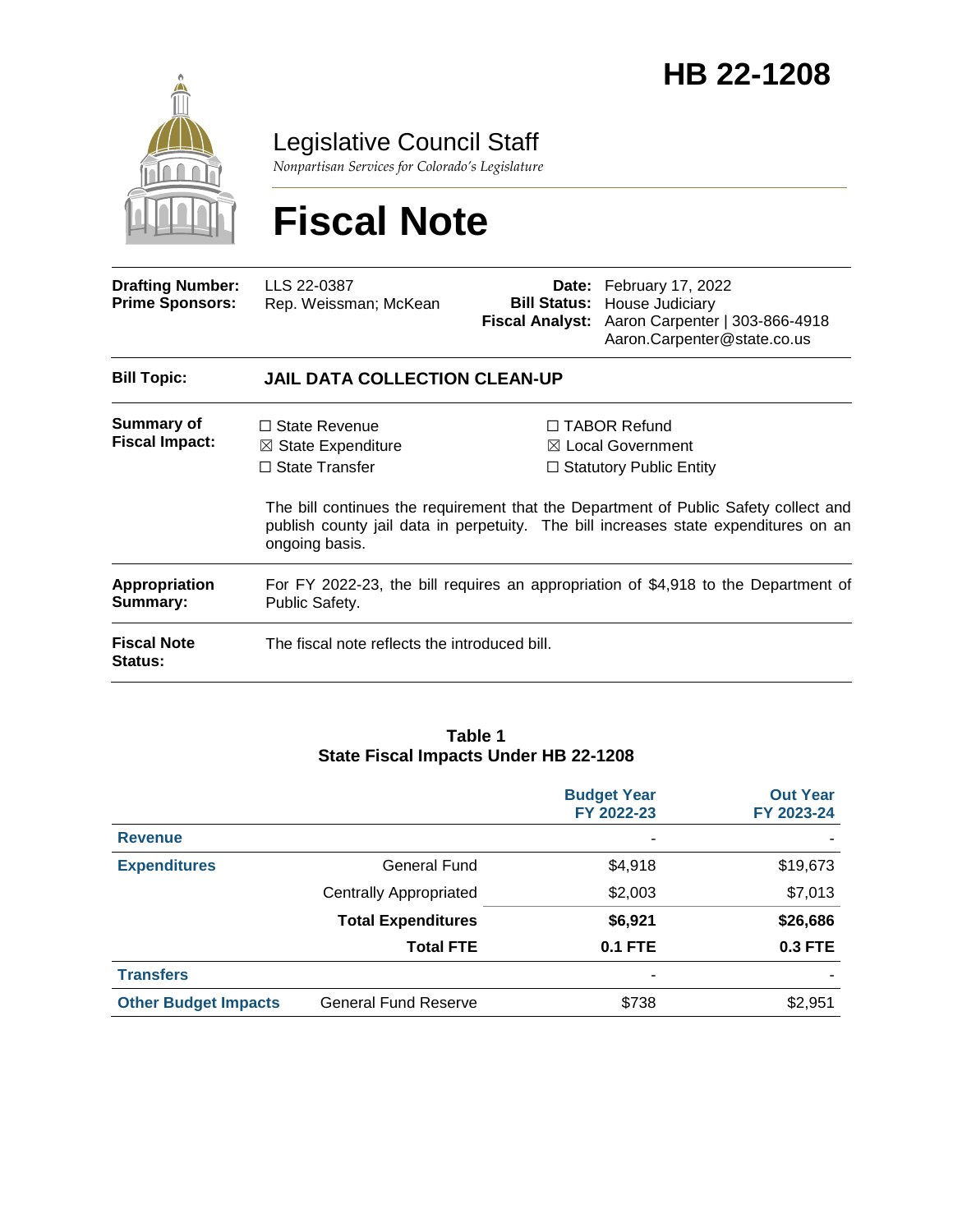Page 2

February 17, 2022 **HB 22-1208** 

### **Summary of Legislation**

Under current law, jails must submit a quarterly report of data to the Department of Public Safety (until January 31, 2023) and the DPS must publish the data in a searchable and sortable format (until March 31, 2023). The bill extends these requirements indefinitely. In addition, the bill requires jails to collect the age of each inmate.

### **Background**

House Bill 19-1297 established the requirement for jails to collect and report data on persons confined in jail and to report it to the DPS. The Jail Data Dashboard is online at: [https://cdpsdocs.state.co.us/ors/Data/Data\\_Instruments/HB1297/Dashboard/HB19-1297v3.html.](https://cdpsdocs.state.co.us/ors/Data/Data_Instruments/HB1297/Dashboard/HB19-1297v3.html)

The [fiscal note for HB 19-1297](https://leg.colorado.gov/sites/default/files/documents/2019A/bills/fn/2019a_hb1297_f1.pdf) indicated that the DPS would require 0.5 FTE to establish the database, publish the data, and to provide technical support. Currently, 0.3 FTE is supporting the data reporting requirement through the end of FY 2022-23.

### **State Expenditures**

The bill continues state expenditures in the DPS by about \$7,000 in FY 2022-23 and \$27,000 in FY 2023-24 from the General Fund. Expenditures are shown in Table 2 and detailed below.

|                                           |                   | FY 2022-23     | FY 2023-24 |
|-------------------------------------------|-------------------|----------------|------------|
| <b>Department of Public Safety</b>        |                   |                |            |
| <b>Personal Services</b>                  |                   | \$4,918        | \$19,673   |
| Centrally Appropriated Costs <sup>1</sup> |                   | \$2,003        | \$7,013    |
|                                           | <b>Total Cost</b> | \$6,921        | \$26,686   |
|                                           | <b>Total FTE</b>  | <b>0.1 FTE</b> | $0.3$ FTE  |

### **Table 2 Expenditures Under HB 22-1208**

<sup>1</sup> *Centrally appropriated costs are not included in the bill's appropriation.*

**Department Public Safety.** Starting in FY 2022-23, the bill will continue expenditures in the DPS to continue to collect and publish jail data provided by counties by 0.3 FTE. Costs to continue this staffing in FY 2022-23 are prorated for an April 1 start date.

**Centrally appropriated costs.** Pursuant to a Joint Budget Committee policy, certain costs associated with this bill are addressed through the annual budget process and centrally appropriated in the Long Bill or supplemental appropriations bills, rather than in this bill. These costs, which include employee insurance and supplemental employee retirement payments, are shown in Table 2.